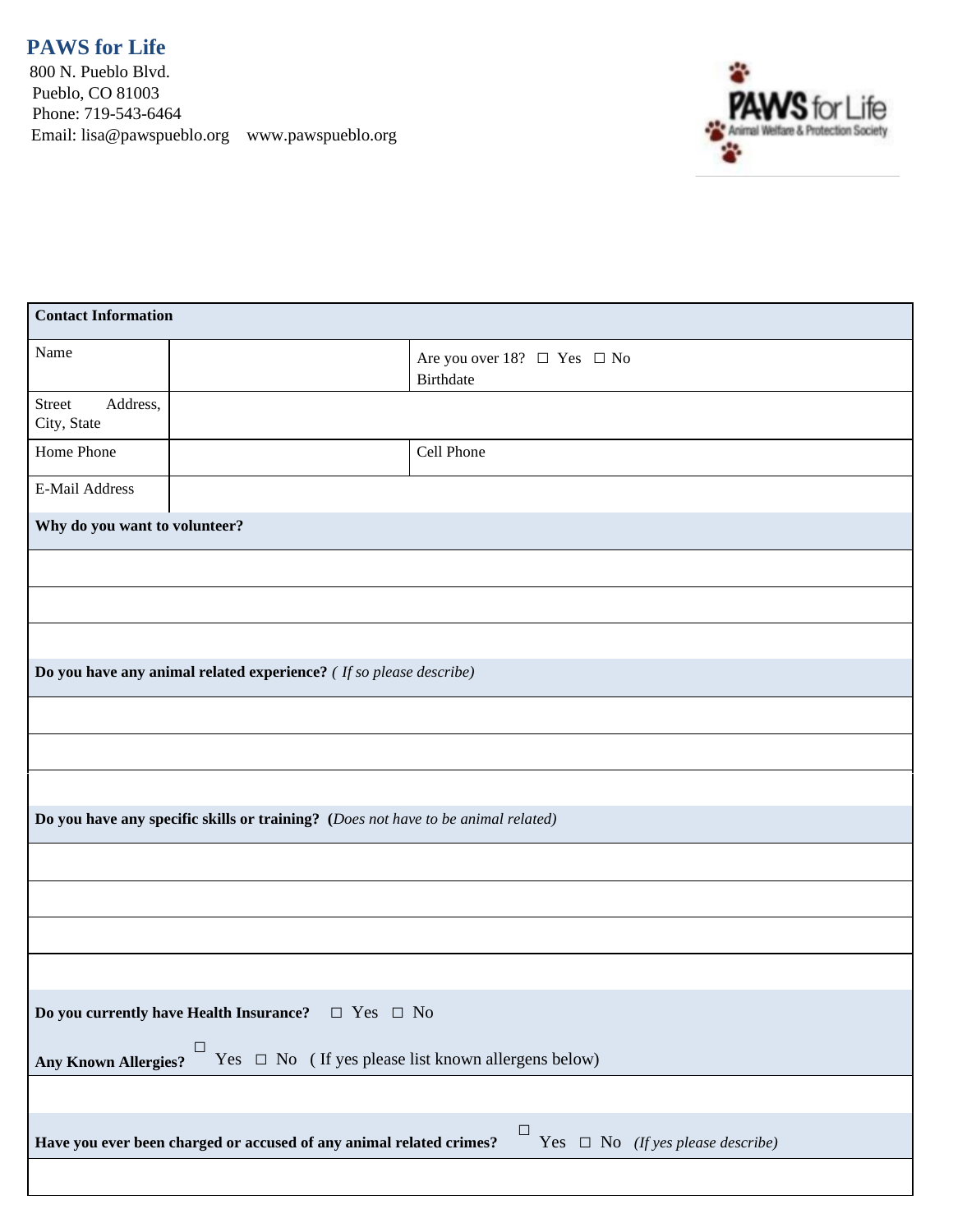## **VOLUNTEER APPLICATION**

The Paws for Life is committed to nurturing and promoting the animal-human bond and creating a community where our relationship with companion animals is guided by compassion. Our dedication and commitment is achieved through adoptions, community awareness, fostering and caring for companion animals until loving homes can be found. Our Vision is to reduce the number of unwanted animals through community, promote Spaying and Neutering, Low Cost Vaccination Programs and providing low-cost Micro-Chips all while raising awareness and promoting responsible ownership. We are deeply committed to these goals while ensuring the financial security and stability of the organization for future generations. Each year, hundreds of abandoned companion cats and dogs looking for a second chance in life were successfully placed in loving homes through adoptions facilitated by Paws for Life.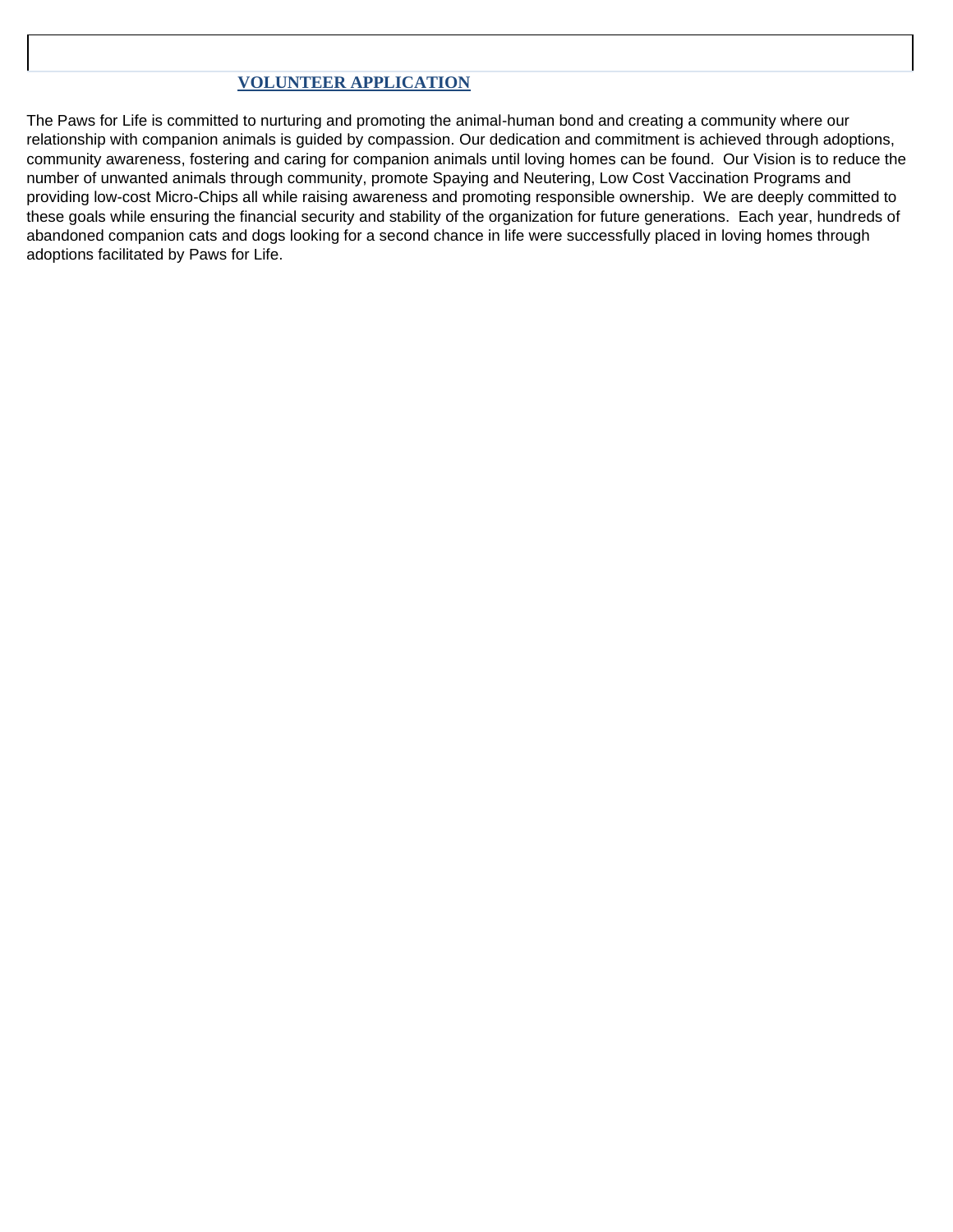| What days and times are you available to volunteer at the Shelter? (Check all that apply) |               |         |           |                 |        |                 |               |
|-------------------------------------------------------------------------------------------|---------------|---------|-----------|-----------------|--------|-----------------|---------------|
| <b>Shelter Hours</b>                                                                      | <b>Monday</b> | Tuesdav | Wednesday | <b>Thursday</b> | Fridav | <b>Saturday</b> | <b>Sunday</b> |
| $12pm-5pm$<br><b>Thursday-Monday</b>                                                      |               | Closed  | Closed    |                 |        |                 |               |
|                                                                                           |               | Closed  | Closed    |                 |        |                 |               |

Volunteers are welcome between 9am-4pm on Tuesday and Wednesday. Volunteers can be at Paws between 9am-5pm the days we are open.

## Paws for Life Volunteer App

**What days and times are you available to help with Special Events?** *( Write in availability)*

Date Applicant Contacted: **Contacted:** Contacted By:

## **AREAS OF VOLUNTEER INTEREST (***Circle all of interest)*

| $\bf{ALAB}$ or voluting the $\bf{LCAE31}$ (circle and of merest)                                                                                                                                                                                                                       |                               |                             |                             |                               |                                |                                 |                          |
|----------------------------------------------------------------------------------------------------------------------------------------------------------------------------------------------------------------------------------------------------------------------------------------|-------------------------------|-----------------------------|-----------------------------|-------------------------------|--------------------------------|---------------------------------|--------------------------|
| <b>Cat Care</b>                                                                                                                                                                                                                                                                        | Intake                        | Socializing                 | Fostering                   | Adoption<br>Counseling        | Adoption<br>Follow Up<br>Calls | Feeding<br>Cleaning             |                          |
| Dog Care                                                                                                                                                                                                                                                                               | Intake                        | Socializing<br>Training     | Fostering                   | Adoption<br>Counseling        | Adoption<br>Follow Up<br>Calls | Walking<br>Exercising           | Kennel Care              |
| <b>Shelter/Office</b>                                                                                                                                                                                                                                                                  | Laundry                       | <b>Return Calls</b>         | Filing<br>Records<br>Copies | Create<br>Adoption<br>Packets | Organizing<br>Supplies         | Pictures                        | <b>Rescue Transports</b> |
| <b>General Office</b>                                                                                                                                                                                                                                                                  | Adopt A Pet<br>Updates        | Paws for<br>Life<br>Website | Graphics<br>Design          | Literature<br>Design          | <b>Grant Writing</b>           | Home Visits<br>Foster/ Adoption |                          |
| <b>Special Events</b>                                                                                                                                                                                                                                                                  | Solicit<br>Event<br>Donations | Planning<br>Coordination    | Fundraising                 | Staff<br>Adopt<br>Events      | <b>Event Planning</b>          |                                 |                          |
| PERSON TO NOTIFY IN AN EMERGENCY                                                                                                                                                                                                                                                       |                               |                             |                             |                               |                                |                                 |                          |
| Name                                                                                                                                                                                                                                                                                   |                               |                             |                             |                               |                                |                                 |                          |
| Street Address, City, State                                                                                                                                                                                                                                                            |                               |                             |                             |                               |                                |                                 |                          |
| Home Phone                                                                                                                                                                                                                                                                             |                               |                             |                             |                               |                                |                                 |                          |
| Cell Phone                                                                                                                                                                                                                                                                             |                               |                             |                             |                               |                                |                                 |                          |
| E-Mail Address                                                                                                                                                                                                                                                                         |                               |                             |                             |                               |                                |                                 |                          |
| <b>AGREEMENT AND SIGNATURE</b>                                                                                                                                                                                                                                                         |                               |                             |                             |                               |                                |                                 |                          |
| By submitting this application, I affirm that the facts set forth in it are true and complete. I understand that if I am accepted as a volunteer,<br>any false statements, omissions, or other misrepresentations made by me on this application may result in my immediate dismissal. |                               |                             |                             |                               |                                |                                 |                          |
| Signature:                                                                                                                                                                                                                                                                             |                               |                             |                             |                               |                                |                                 |                          |
| Date:                                                                                                                                                                                                                                                                                  |                               |                             |                             |                               |                                |                                 |                          |
| Parent or Legal Guardian Signature (if under 18):                                                                                                                                                                                                                                      |                               |                             |                             |                               |                                |                                 |                          |
| <b>Witness:</b>                                                                                                                                                                                                                                                                        |                               |                             |                             |                               |                                |                                 |                          |
| PAWS FOR LIFE USE ONLY                                                                                                                                                                                                                                                                 |                               |                             |                             |                               |                                |                                 |                          |
| <b>Date Application Received:</b>                                                                                                                                                                                                                                                      |                               |                             | <b>Received By:</b>         |                               |                                |                                 |                          |